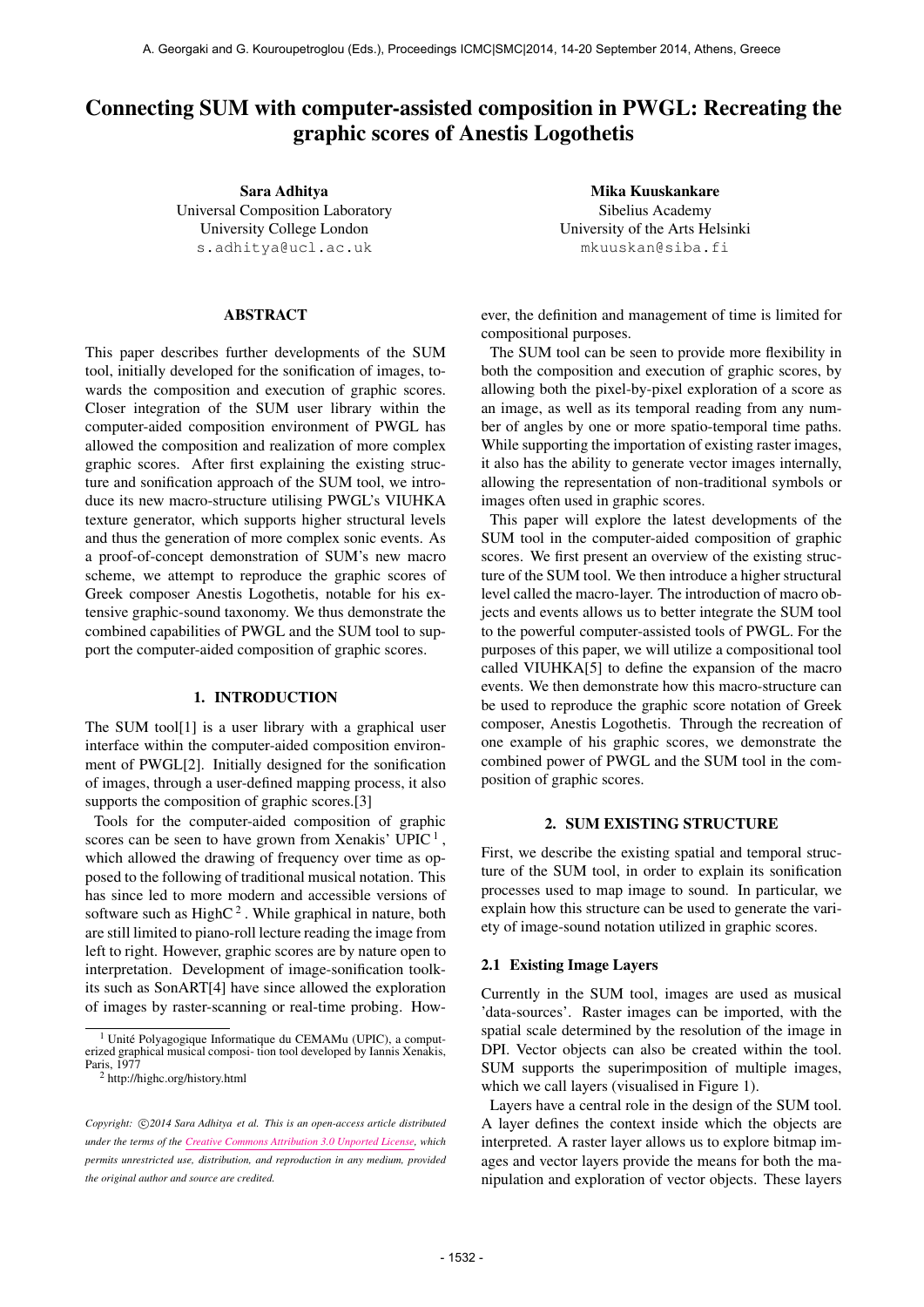can either be read independently or in combination with each other.



Figure 1. Visualisation of image layers in SUM.

## 2.2 Existing Time Paths

The temporal structure of the SUM tool is path-based, defined by the user drawing a vector path and applying it to one or more image layers. The path samples the image layer(s) according to Bresenham's line algorithm[6]. The user can define the start-time and speed of each path, which then determines the sampling rate and thus the timing of the score. Multiple spatio-temporal paths are also supported, allowing the score to be read at different speeds simultaneously. Thus the timing of an open graphic score can be managed flexibly by the composer or interpreter.

# 2.3 Image-Sound mapping process

In order to sonify the image layer(s) with the path(s), a parameter-mapping process must take place which translates the image attributes (i.e. colour) into audio attributes (i.e. pitch, volume, articulation and timbre). Mapping image to sound parameters in SUM currently relies on the user-definition of one or more mappers, which draws on any combination of image layers to define each sound parameter. This flexible mapping process allows a composer much freedom in defining the relationship between an image and sound as described in [7]. However, the mapped result is still limited to a single sonic event or attribute.

#### 2.4 Opportunities and limitations

The existing structure of SUM offers many opportunities for graphic composition. Its flexible combination of multiple image layers and spatio-temporal time paths supports the creation of a multi-dimensional graphic score. At the same time, the vector drawing capability of the SUM tool allows a composer to develop his or her own graphic notation (see [8]).

Currently, the existing layers allow for the pixel-by-pixel exploration of the material. Consequently, the limitation

of the current sonification approach is that the rasterisation of bitmap images is both granular and lacks the possibility for defining higher-level temporal structures. In order to overcome the textural and temporal limitations of the existing rasterisation processes, in the next section we utilise the powerful computer-assisted tools of PWGL to generate a new 'macro-structure' for the SUM tool.

## 3. SUM'S NEW MACRO-STRUCTURE

In this section, we propose the generation of a new macrostructure for the SUM tool, introducing the concept of the macro-layer, consisting of any number of macro-objects, and facilitating the generation of macro-events.

## 3.1 Introducing the macro-structure

A macro-layer is a higher-level layer encompassing SUM's existing image layers, as is visualised in Figure 2. A macro-layer can thus define more complex graphical objects than a single image layer.



Figure 2. SUM's new macro-structure: macro-layers consisting of one or more image layers.

A macro-layer contains graphical objects called macroobjects. Macro-objects are translated into macro-events by applying a path to the macro-layer (as shown in Figure 3). The path effectively "reads" the macro-layer and produces a sequence of macro-events. The macro-events are then expanded through a user-definable macro-expansion process. In effect, a macro-event defines a slice of time with specific, user-definable attributes.



Figure 3. Macro time-path for the activation of macroevents.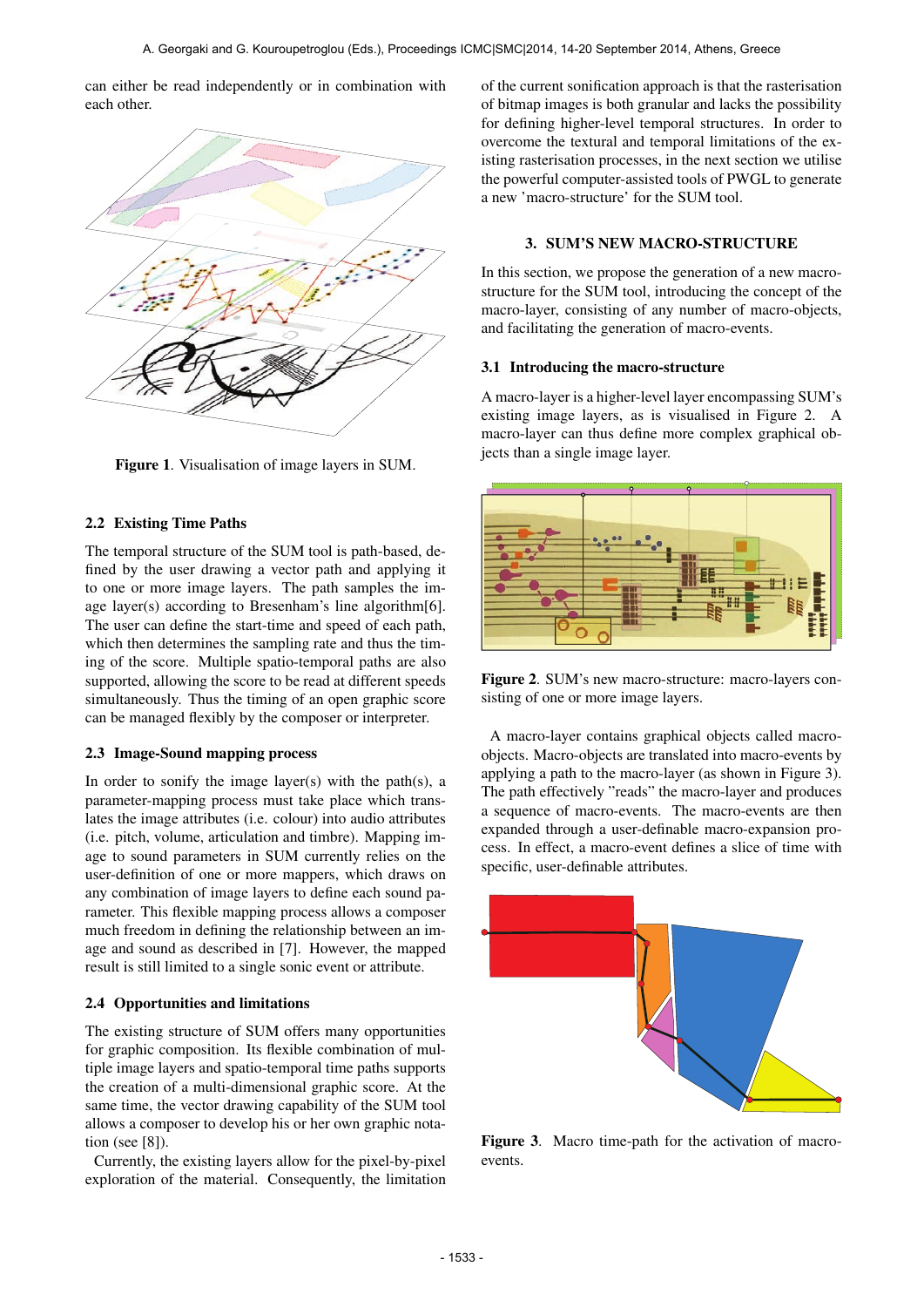## 3.2 Macro mapping process

As explained in section 2.3, the existing sonification approach of SUM is limited to the mapping of each image parameter (i.e. colour) to a single sonic event or attribute. With SUM's new macro-structure, the macro-events define a higher level mapping process allowing the generation of more complex sonic sequences (see Figure 4).



Figure 4. SUM's macro-expansion process: a macro-layer object is mapped to a macro-event which will be expanded according to a user-definable macro-expansion process.

## 3.3 Defining SUM macros in VIUHKA

To define the macro-expansion of SUM's compositional structure, we utilize a PWGL user-library called the VI-UHKA. Designed for, and based on, the ideas of the Finnish composer Paavo Heininen, it allows for the creation of complex, multi-layered musical textures for the purposes of purely instrumental music, as well as the production of material for sound synthesis.

From the user's point of view, the macro definition process is relatively transparent. It is based on the user-defined associations between colors and attributes, the composition of the macro-layer and the paths, and finally the definition of the macro-expansion processes through a visual PWGL patch. The association between a given macro-event and a PWGL patch is established by matching a macro-event name to a PWGL patch name.

Currently, we are using an internal transfer protocol to exchange information between SUM and the associated VIUHKA macro patch, which can receive the data through special entry points as shown in Figure 5 (see "dur" and"vel"). The names refer to the attributes of the SUM macro-events which, in turn, are retrieved from their respective image sources, as explained above. During the generation of the SUM score, the macro-events use these entry points to pass arguments to the VIUHKA patch. Each entry point can refer to a single macro note attribute such as duration, pitch, or velocity. Although the arguments represent real musical values, their use in the patch is not constrained in any pre-defined way. However, the VIUHKA system is designed to produce material that can be subjected to advanced temporal manipulations, as well as be easily scaled to fit inside a specific time span. This means that we can use, for example, the duration of the SUM macro-event directly as a parameter to precisely control the duration of the resulting texture. Finally, the box named "sum" (2) at the bottom of Figure 5 defines the exit point of the VIUHKA macro patch. This returns the value of the macro-expansion and also returns control back to SUM. This described process is repeated for every macro-event.



Figure 5. Entry points "dur" and "vel" (1) and exit point "sum" (2) for transferring information between SUM and PWGL.

## 4. RECREATING GRAPHIC SCORES

As a proof-of-concept demonstration of SUM's new macro-structure, we attempt to realize a graphic score. Graphic scores are by nature user-defined in their imagesound taxonomies. The graphic scores of Greek composer Anestis Logothetis (1921-1994) are of particular interest as he developed an extensive semiology in the 1960's, which was implemented in a number of his graphic scores throughout his career.

#### 4.1 Introducing Logothetis' graphic score notation

Logothetis' parasemantics have been 'decodified' in [9] by Georgaki and Baveli to produce a taxonomy which is explained briefly below. Three groups of symbol types have been identified, as is seen in Figures 6, 7 and 8 below.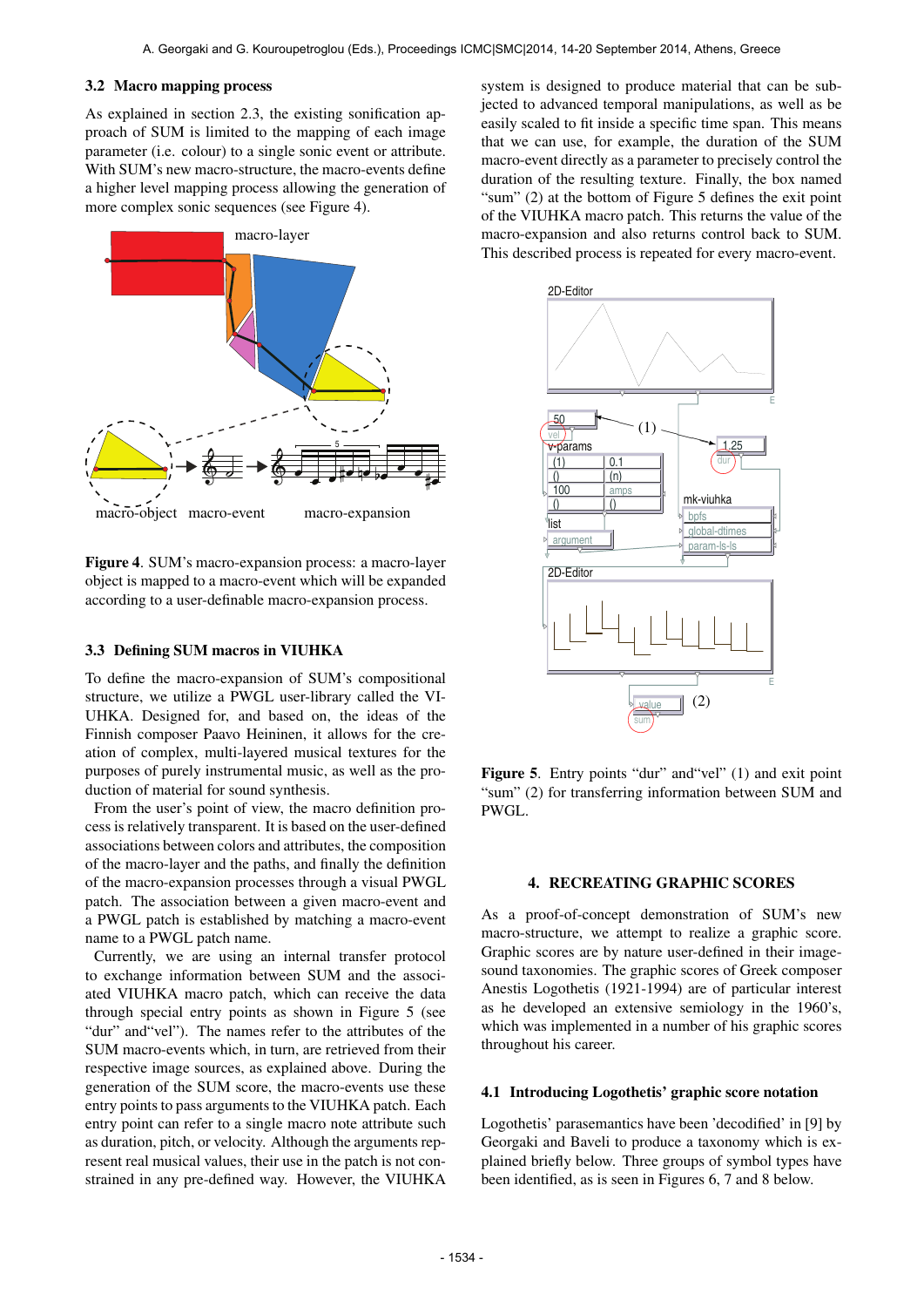# *4.1.1 Pitch Symbols*

The following symbols were used to indicate the pitch, at any octave (Figure 6).





## *4.1.2 Association factors*

Association factors indicate loudness, timbre and sound character through the use of symbols as shown in Figure 7, and summarized in Table 1 below.



Figure 7. Association symbols, Logothetis [9] .

| <b>Symbol</b>   | <b>Meaning</b>     |
|-----------------|--------------------|
| Dots            | Duration - Short   |
| Lines           | Duration - Long    |
| Size/ intensity | Loudness           |
| Shape           | Character - Accent |
| Color           | Timbre             |

Table 1. Summary of the correlation between form and meaning in Logothetis' association symbols.

#### *4.1.3 Action Symbols, Logothetis*

Action symbols utilise lines and dots to represent movement, as shown in Figure 8 below.



Figure 8. Action symbols, Logothetis [9].

#### 4.2 Recreating Logothetis' graphic scores

Now, we demonstrate how the new macro-structure of SUM can be used to play an example graphic score, using a combination of Logothetis' sound symbols arranged non-linearly in graphic space.

As seen in Figure 9, a raster image of the original score is used as a starting point. The score is also analyzed both visually and aurally to reveal the structure of the piece. This structure is then superimposed over the original score with the help of the macro-layer. Then, the different sections of the piece are marked and identified using the vector-based macro-objects. Colors are used to both visually emphasize the different sections and to allow for the generation of the macro-events. In order to define the sequence of macroobjects, a path is drawn over the macro-layer to activate the macro-events in time.

As an example, we will examine more closely one of the macro-expansion patches. Figure 10 shows the definition of the "free pitches" section of Logothetis' graphic score. Here, we are using a combination of standard visual PWGL boxes such as those representing time-varying values and a few special SUM related boxes for defining the resulting musical texture. The box named "dur" (1) defines an entry point for an incoming parameter named *dur*. Here, we use the *dur* parameter to scale the result of the VIUHKA patch inside the duration of the incoming macro event. We are also taking full advantage of the advanced tempo modification features of the VIUHKA tool, by using a tempo function to control the internal temporal evolution of the generated texture. The two breakpoint functions shown at the top left of the patch (2) can be used to select the desired tempo modification, which, in our example, can be one of ritardando or accelerando. The breakpoint function in the middle of the patch (3) defines a complex pitch field that is used to generate the individual pitches of the given texture. In our case, the pitch field is defined in absolute pitch. An incoming pitch parameter could be used to transpose the pitch field to a desired range. However, in the case of this score, we will follow Logothetis' reference pitches.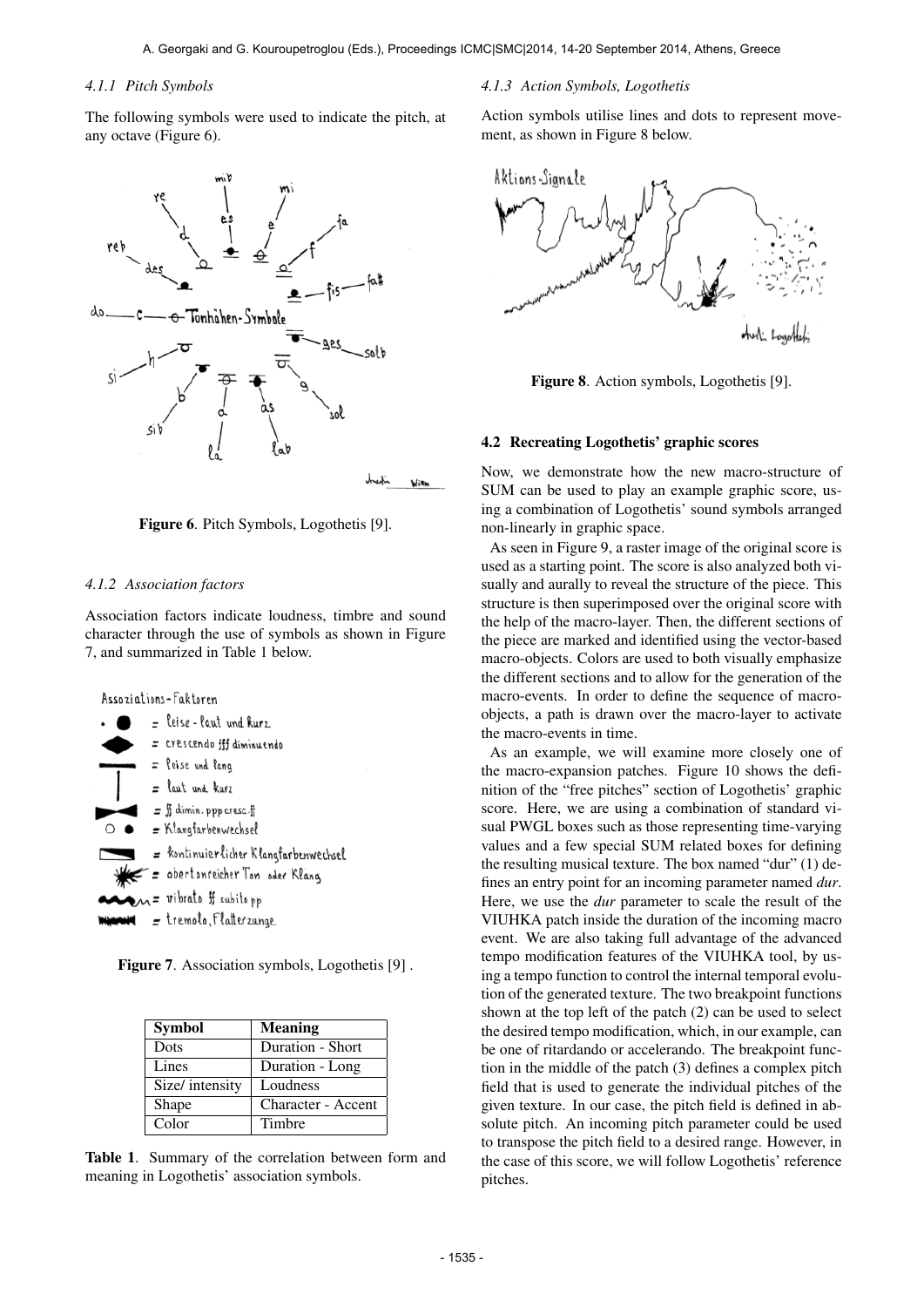

Figure 9. Reproduction of Logothetis' graphic score in the SUM tool

The resulting texture is shown in (4). The pitch contour follows the breakpoint functions given in (3) and the temporal evolution, in turn, follows the selected tempo function (2) by realizing a gradual accelerando. Finally, the box named "sum" at the bottom of the patch (5) completes the macro definition protocol and defines the exit point of the VIUHKA macro patch.

The resulting translation of image to sound is visualised in Figure 9. SUM's GUI shows the original graphic score, overlaid with its macro-layer of color-coded macro-objects above (1), and the resulting piano-roll of pitch versus time below (2). The connection between image and sound object, including the texture of the different sections, is clearly seen through the use of color. The sequence of macro-events, as defined by the vector time path, is maintained in the time axis of the piano-roll.

#### 5. CONCLUSIONS

In this paper we have introduced the new macro-structure of the SUM tool, resulting from the powerful texture generation of the VIUHKA. The new macro structure has resulted in a closer integration with its computer-aided composition environment of PWGL. It has allowed us to reproduce the more complex graphic-sound objects of Logothetis, in particular their various textures and temporal evolution. As well as allowing us to execute, interpret and analyse existing graphic scores, it is also hoped that this system will aid other composers in the development of their own graphical notation systems.

# 6. FUTURE DEVELOPMENTS

In the future, further integration of the SUM tool with PWGL's computer-aided tools will allow even more powerful graphic score composition. The macro-events could



Figure 10. A VIUHKA macro patch defining the "free pitches" section. The patch contains two special SUM boxes named "dur" and "sum" which implement in the visual patch entry and exit points exposed to SUM.

be sent via OSC to other software packages such as MaxMSP. Furthermore, to make the SUM tool more extensible and open-ended, alternative macro-expansion schemes will also be provided, potentially linking SUM to other environments and/or programming languages. Finally, the visuals could be transferred from the PWGL